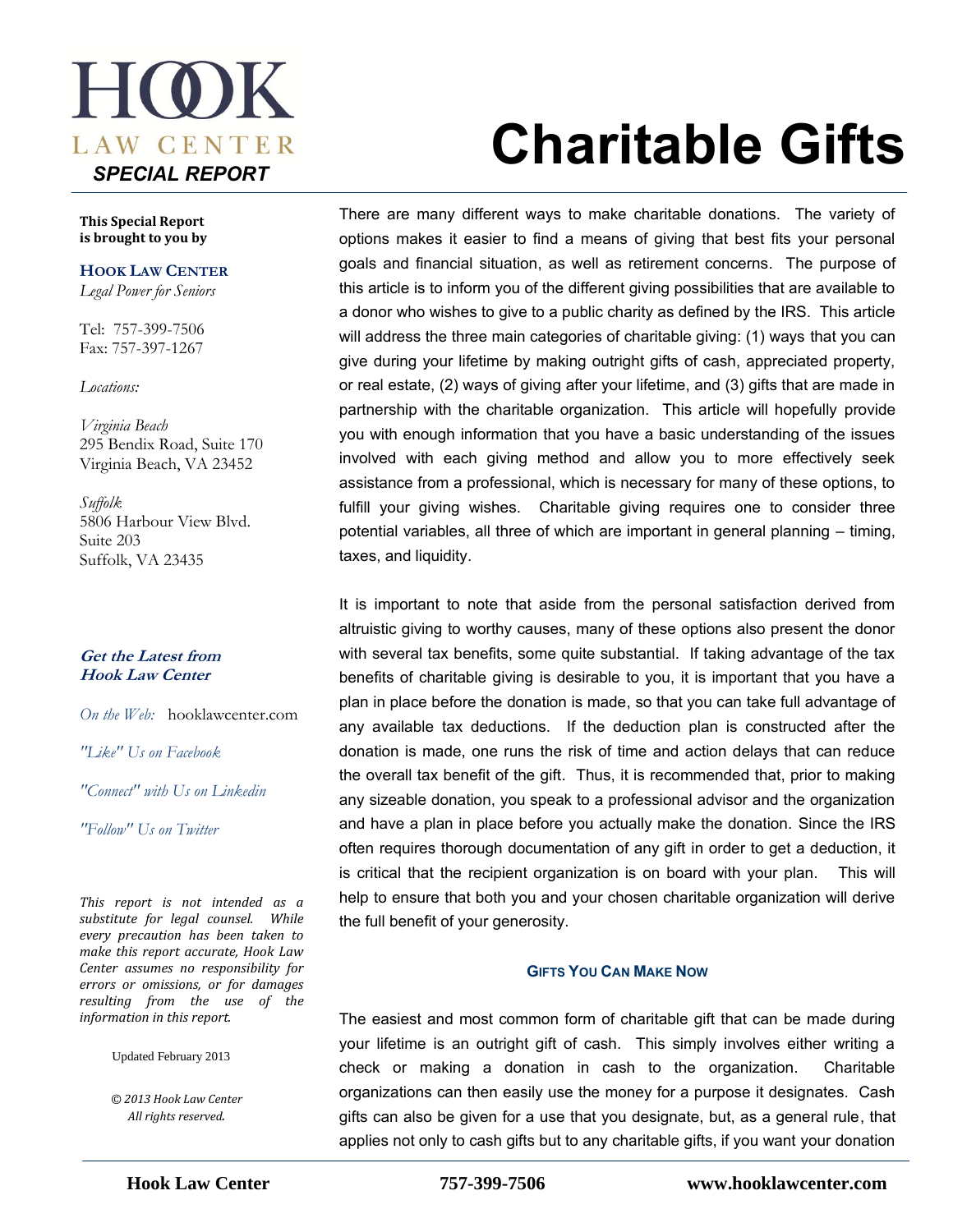# $H(0)K$ LAW CENTER

# **Charitable Gifts pg 2**

to be used only for a particular purpose, you must get a prior commitment from the organization that this is acceptable. For example, if you wish to make a donation to St. Paul's Church to be used for the restoration of the church, check to make sure that this is acceptable with the entity. Cash gifts also provide donors with two tax benefits to reduce the overall net cost of giving. First, they can provide an estate tax deduction (if your estate is subject to estate tax) by removing assets from your estate, thereby lowering the value of your estate through the charitable deduction. Secondly, cash gifts also provide donors with a charitable gift income tax deduction. Donors who itemize their deductions can receive a deduction of up to 50% of their Adjusted Gross Income (AGI) for a cash donation every year. In the event that your donation exceeds 50% of your AGI in a given year, the deduction can be rolled over and used on a subsequent tax filing for up to five years. It is important to remember to get a receipt from the organization for any gift by check exceeding \$250 or any gift of cash as proof of your donation. From a financial planning perspective, it is beneficial to estimate the amount of tax you will have to pay each spring prior to tax time. Then, before the prior year concludes, you have the best information possible as to the amount you can give and the offsetting tax benefit. For those who are already itemizing, writing a check to a local charity may be more enjoyable than writing a check to the IRS.

Another option of charitable giving that can be made now is an outright gift of appreciated property. This typically includes gifts of appreciated securities (stocks, mutual funds, etc) that have been owned for more than one year, real estate (which will be discussed in more detail below), or appreciated personal property such as art, antiques, or collectibles. The key advantage to gifts of appreciated property is that it enables you to enjoy not only an income tax benefit of up to 30% of your AGI, but it also allows you to avoid paying capital gains tax on the amount that the property or securities have appreciated since you have owned it. Generally, capital gains are calculated by taking the value of the property now and subtracting the value of the property when you purchased it. Simply put, as the value of the property such as stocks increases, so do the federal capital gains taxes, which are normally assessed at 15% of the appreciated value. Although the rest of this section deals with securities, remember that securities are not the only property that can be donated. Some appreciated personal property can also make a useful gift, and can generate tax deductions based on the property's appraised fair market value. When dealing with other forms of personal property, it is especially important to coordinate with the organization first to make sure that both you and the charity benefit from the donation. Although a home can be given, a personal residence is not subject to income tax up to the first 250,000 of growth, and also receives a step-up in basis at death. Thus, personal homes are rarely taxed as aggressively as other forms of wealth.

When dealing with securities that have increased in value, if you were to sell your securities yourself, you would be subject to the capital gains tax. However, if you were to donate securities that you have owned for more than one year to a charitable organization such as a church (which is tax-exempt), you would receive an income tax deduction of the full fair market value of the securities and the church would be able to enjoy the entire value of the securities, including any future growth and dividends. The fair market value of the securities is calculated as the average between the high and low trade price of the stock on the day the gift is made multiplied by the number of shares donated. Though appreciated property only qualifies for a 30% of your AGI deduction, like the cash gift deduction, any unused excess deduction can be used for up to five subsequent years. Given today's market conditions, however, many people hold stock that has depreciated in value since the time that it was purchased. This presents a different giving possibility that is also beneficial to both you as the donor and the organization you wish to donate to. When dealing with stock that has lost value since the time it was purchased, you can sell the stock yourself, thereby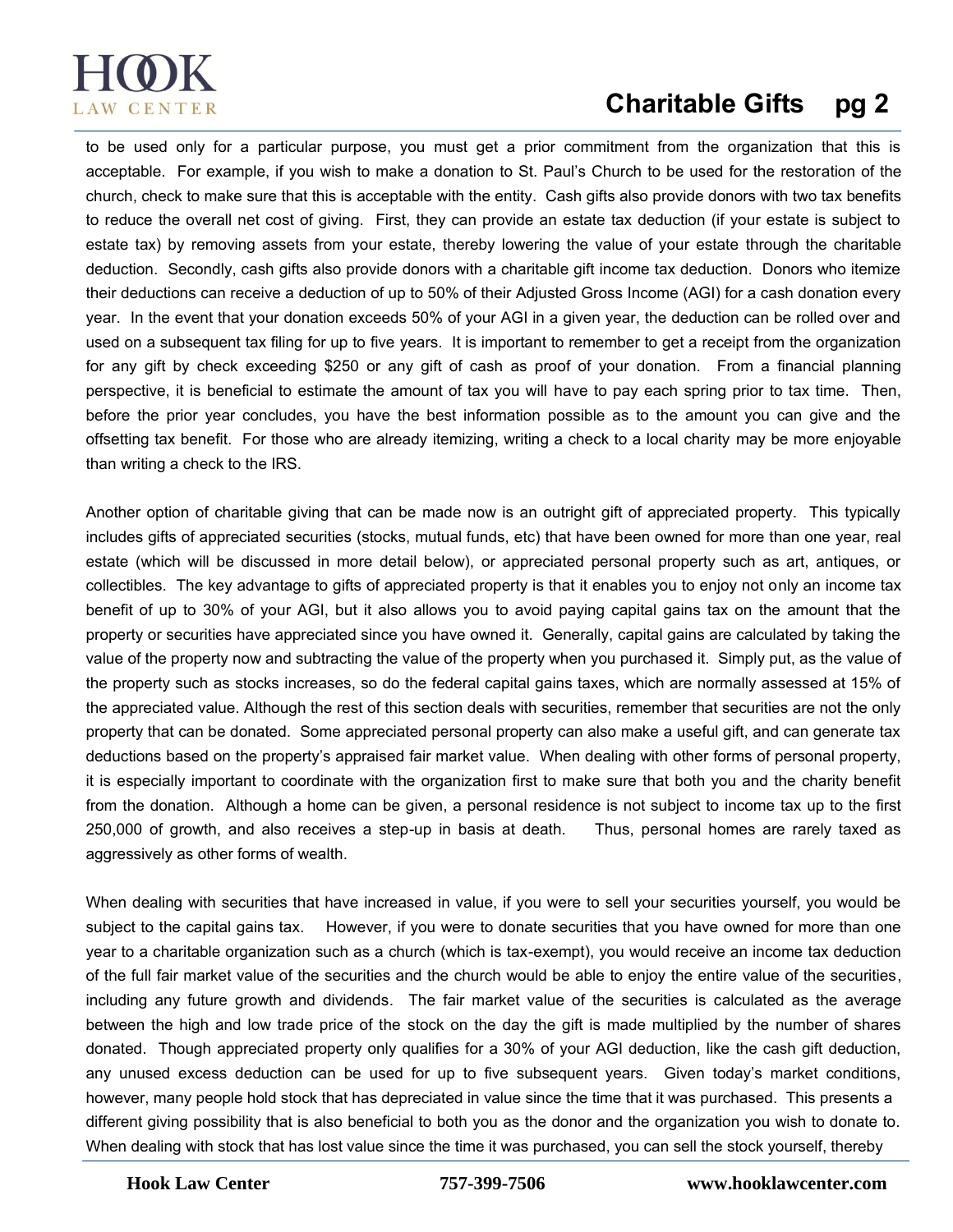

allowing you to take a capital loss tax deduction, and then donate the proceeds of the sale to the charity to generate an additional income tax deduction. This procedure helps to further reduce the net cost of your donation.

The last possible donation option that can be gifted now is an outright gift of real estate. As discussed above, real estate is appreciated property that is subject to capital gains tax when it is sold, although some growth is exempt from tax. Although federal tax law allows a sizeable exclusion of the property's appreciated value if the property has been used as your primary residence for two of the last five years, other property such as a vacation home or additional land that you might own will be subject to the full capital gains tax. If you choose to donate that land to a charitable organization, however, you obtain an income tax deduction of the fair market value of the property and avoid capital gains tax on the property's appreciation. Your deduction for a gift of appreciated real estate that has been owned for more than one year is generally limited to 30% of your AGI in any one year, with a five-year carryover of the unused deduction. For real estate you have held for less than a year, your charitable deduction is limited to the property's cost basis, but there is no tax on the appreciation. The deduction may then be claimed up to 50% of your AGI, again with a five-year carryover for any excess value. As mentioned above, if you are considering this option, you will want to consult with a financial professional and the organization prior to making the gift both to ensure that the organization can accept the gift and to coordinate the donation to the current tax year to make sure that the full tax benefit can be realized.

#### **GIFTS YOU CAN MAKE AFTER YOUR LIFETIME**

There are many different options available when making gifts after your lifetime. These options include bequests in either a will or revocable trust, gifts of the proceeds from a retirement plan, and gifts derived from a life insurance plan you may own. These options are all revocable decisions, which mean that you can change your mind or adjust amounts and beneficiaries up to the point that you pass away. This flexibility enables you to enjoy full use of the assets during your lifetime and to distribute assets after your death in a way that is advantageous to both the charitable organization and to your heirs who will be able to enjoy the tax benefits provided by these options.

The first option is the traditional bequest in either a will or a revocable living trust. A bequest is achieved by naming a specific party, which can be a charitable organization in your will along with an amount or item to be given to that party. Bequests can be of any asset that you own, and can be made for a specific item, amount, percentage of your estate, or can be of the "rest, residue and remainder" of your estate. This is the value of your estate that is left after all of your other wishes are carried out. One can also make a contingent bequest, which will take effect only if a stated condition is met. Bequests to charitable organizations can be either restricted or unrestricted, meaning that they can be designated to be used for a stated purpose or can just be given to the organization to use in a way that they see best. Some of the advantages of a bequest are that it enables you to continue using the assets by deferring the giving until after your lifetime, it allows you to make sure that an organization whose cause you care about continues to receive money after you are gone, and the fact that charitable donations are exempt from estate tax. This is an important decision and you should think carefully about what you want given to whom. After considering the issue, it is important that you talk to an attorney who can draw up or amend your will so that your precise wishes will be carried out.

The second charitable giving option available after your lifetime is to designate a charity as the beneficiary of a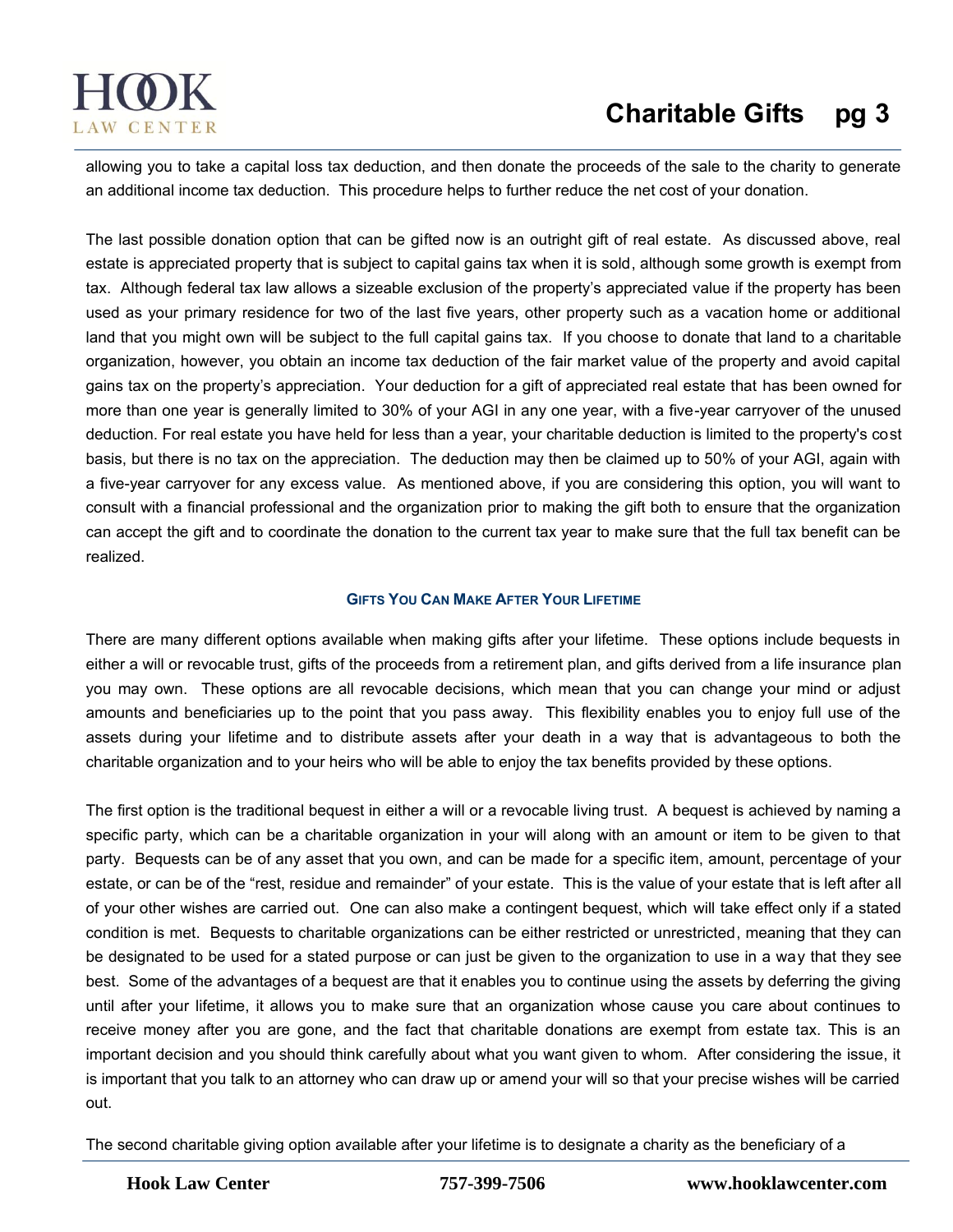

## **Charitable Gifts pg 4**

retirement plan such as an IRA or a 401(k). An important consideration to keep in mind when deciding who should receive the balance of your retirement account is how retirement plans are taxed. Qualified retirement plans are those that receive favorable income tax treatment during an employee's lifetime. No income tax is due on the funds as contributed, and no income tax is due on the earnings and appreciation while in the plan – you only pay taxes on the funds as you receive them. Usually, the undistributed balance of qualified retirement plans is included in your estate for estate tax purposes; however, since the funds in retirement accounts usually represent deferred compensation that has not been subject to income tax, giving the accounts to individual heirs also exposes the balance to income taxes. Therefore, leaving these funds to an individual could result in double taxation at rates that can be up to 65% of the amount left in the plan. Naming a charitable organization as a beneficiary of a retirement plan, however, allows all of the funds to pass to the organization free of estate and income tax; and also generates an estate tax charitable deduction that can be applied by your heirs to the remainder of your estate, allowing them to receive more of the other assets available in the estate. There are many other considerations that should be taken into account in order to maximize the tax benefit to your heirs and estate, so it is very important that you consult with a professional before pursuing this option.

The third charitable giving option available after your lifetime is to make a gift of a life insurance policy that might no longer be needed to fulfill the purpose for which it was originally purchased. This is an easy way to make a very generous gift with little cost to you, and can be done for insurance policies that are either paid up or for ones on which you are still paying premiums. For example, if the life insurance was originally purchased to make sure your children had money for college, but your children have already graduated, this can make a very generous gift for a charity. Two different options for gifting life insurance are to name the organization owner of the plan or to name the organization a beneficiary of the plan. If you chose to name the organization owner of the plan, then you are relieved of paying any remaining premiums on the plan and allow the organization to surrender the policy to receive the cash value now. Assigning ownership provides you with an income tax deduction now for the fair market value of the plan and removes the proceeds from your estate thereby reducing estate tax. Since you would no longer own the policy, it would be fully outside of your taxable estate. You could instead choose to name the organization as a beneficiary of your insurance plan. Doing this creates an estate tax deduction for the insurance proceeds. You can also name the organization as a contingent beneficiary of the plan to make sure that your heirs' needs are provided for first.

Life insurance is actually a very versatile tool, however, and can be used in a variety of other ways. One of the greatest increases in use for life insurance is to replace the value of assets being given, in some way or other, to a charitable organization. For example, it might be more effective to donate appreciated securities to a charity and then use the proceeds from the resulting tax deductions to purchase a similar quantity of life insurance to benefit your heirs. This is an incredibly efficient tax-structured move that leverages the benefits of life insurance with the tax benefits associated with appreciated stock. It often makes sense if the stock is unlikely to appreciate any more or if the company of the stock is going through a transition. Keep in mind that life insurance plans are flexible assets and a financial professional will be able to best help you structure a use that works best for you and your heirs.

#### **GIFTS MADE IN PARTNERSHIP WITH THE CHARITABLE ORGANIZATION**

Charitable giving in partnership with a charitable organization involves entering into an agreement with a charitable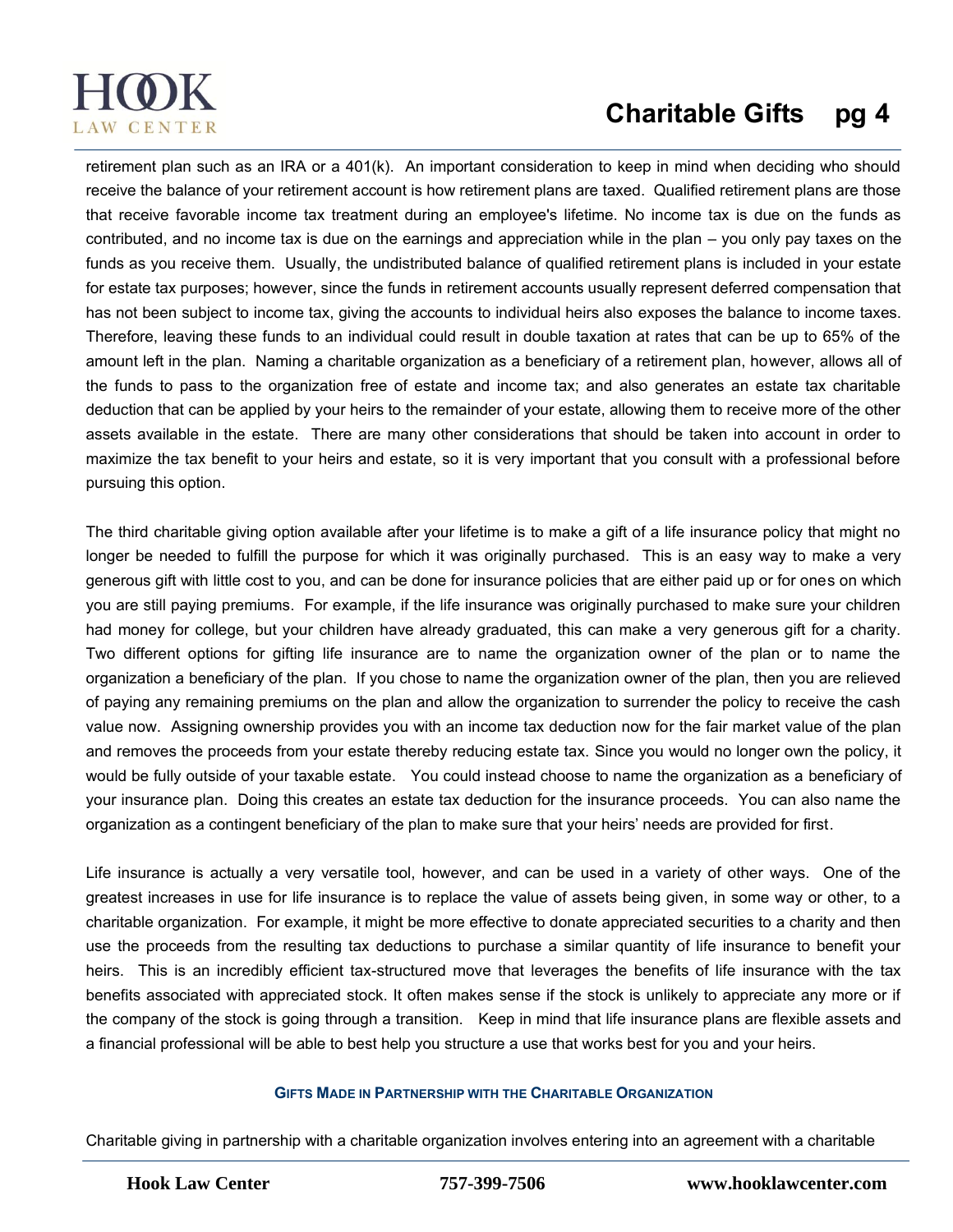

### **Charitable Gifts pg 5**

organization now that provides tangible benefits (besides the tax deductions from such gifts) to you during your lifetime and to the organization after your lifetime. There are several planned giving partnership options available including a Charitable Remainder Trust, Charitable Lead Trust, Charitable Gift Annuity, and Retained Life Estate. These options are considerably more involved and technical than the options discussed previously and require you to consult with both the organization you wish to donate to and a legal or financial professional in order to establish and maintain these generous charitable gifts.

The first planned giving partnership option is the Charitable Remainder Trust. This can be thought of as a combination gift and future investment plan. This option involves placing assets into a trust from which you or a designated beneficiary receives income for the remainder of his/her life. This income can either be a fixed, stable amount that is distributed annually regardless of the current value of the assets in the trust (a Charitable Remainder Annuity Trust) or the income can be a yearly distribution of income based on a predetermined percentage of a yearly revaluation of the assets in the trust based on your age at the time the trust is established (a Charitable Remainder Unitrust). There are certainly benefits to being confident in having a fixed amount of income each year; however, one problem with the Annuity is that the longer you live, the less valuable the payments will become due to inflation. On the other hand, with the Unitrust, you have a hedge against inflation, in that the percentage of income stays the same every year; however, because the percentage is dependent on the value of the assets in the trust, if those assets depreciate, the amount of income you receive will also decrease.

The "gift" part of this trust is that after your or any named beneficiary's lifetime, the remaining value of the assets in the trust then pass to the charitable organization. Thus, you and potentially another beneficiary receive a steady stream of income for the remainder of your life while also making a valuable contribution to a charitable organization. Some of the advantages of a Remainder Trust are income, estate, and capital gains tax benefits (if you place appreciated property into the trust) and the opportunity to receive a higher rate of return on the assets put into the trust. For example, one could place \$50,000 of stock that currently yields 2% interest per year into a remainder trust that yields 7% interest per year. There are limitations on how much value must still be in the trust at the time that it turns over to the charity, but in this way it is still possible to have a higher rate of return on the same assets and make a valuable contribution to a chosen charity.

A second giving option is the Charitable Lead Trust, which is a trust created to reduce gift and estate taxes on assets you pass to your heirs. This is a very complex giving option. Simply put, this involves establishing a trust either now (an *inter vivos* trust) or after your lifetime (a testamentary trust) that makes either a fixed or percentage payment to the charity for a set amount of time. After the time period is up, the principal in the trust then passes to the heir, usually a child or grandchild. Utilizing this option reduces estate and gift taxes on the inheritance, because the IRS only taxes the present value of the inheritance to the heir at the time the trust is created. It is likely that the assets in the trust will increase in value over time, so the heir will likely receive a larger sum of money when the trust ends because no additional taxes on the increased principal are due. Although this seems like a very nice way to provide both a yearly sum to charity and more for your heirs, this giving option is rarely utilized, however, for several reasons. First, it is unnecessary to try and avoid estate taxes, if your estate is valued at less than \$3.5 million at the time of your death, because this is the allowable amount to be distributed free from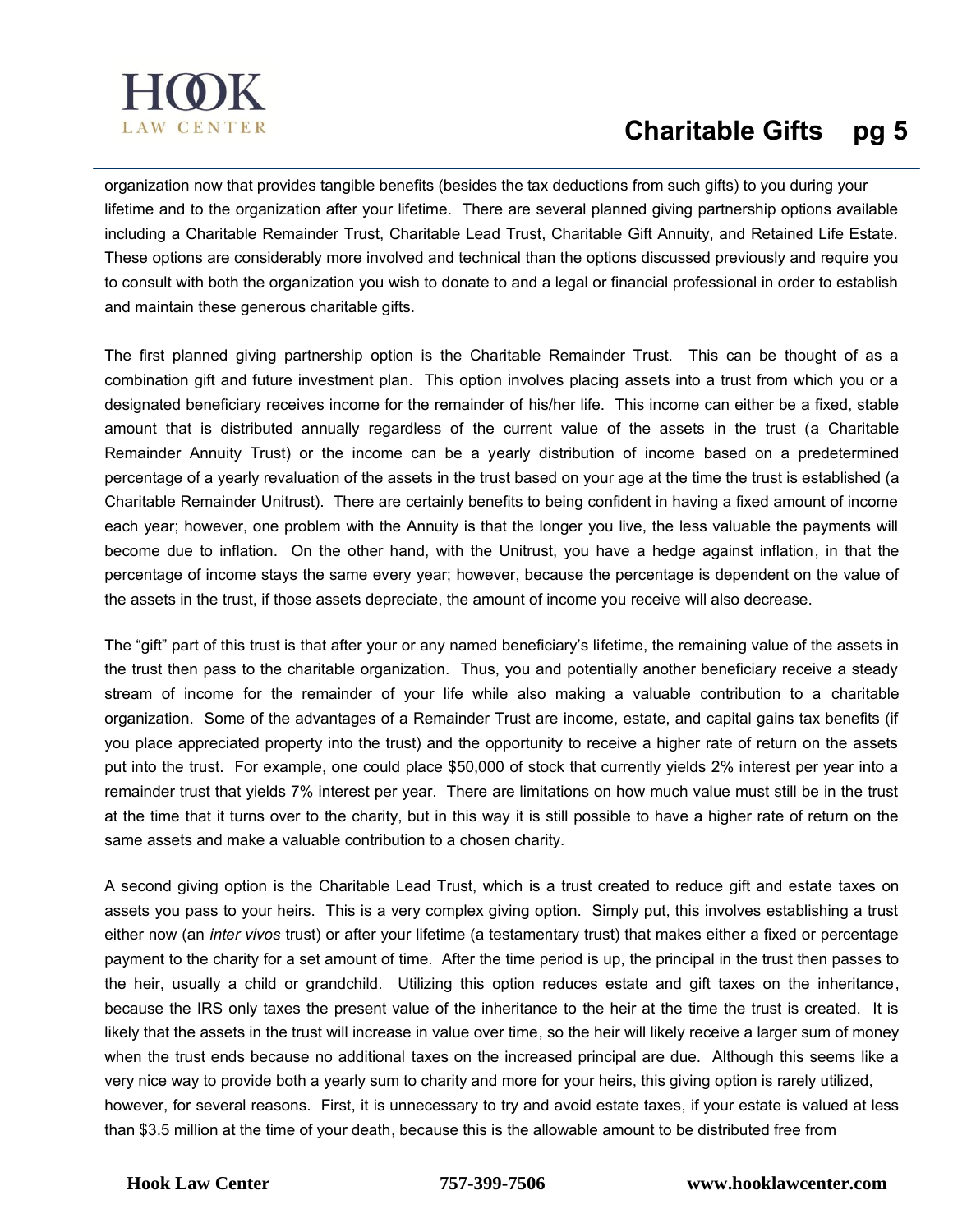



the 45% estate tax. Second, Charitable Lead Trusts usually require a sizeable amount of assets be placed in the trust, which means that potential heirs must be financially secure so that they will not need the inheritance for some time. Since it is often hard to know the future needs of a family members, this plan if often leveraged alongside inter-vivos gifting. Lastly, there are still gift taxes assessed on the trust when it is established, which can be quite substantial. However, if you have the necessary means such that these disadvantages do not present an obstacle for you, the Charitable Lead Trust can be a very effective means of transferring assets to heirs, while at the same time providing a generous gift for charity.

The third partnership giving option is the Charitable Gift Annuity. The Charitable Gift Annuity is not a trust like those discussed above, but involves an irrevocable contract between you and the organization. Under this contract, you are ordinarily obligated to pay the charity a lump sum amount or donate securities which are assessed at their fair market value, and the charity is obligated to pay you (and possibly one other annuitant) a fixed percentage of that initial donation for the remainder of your lifetime. This percentage is set from an actuarial table which lays out percentages of the gift to be paid by the organization based on how old you are when you establish the Charitable Gift Annuity. The older you are when you establish the annuity, the higher the percentage of yearly payments will be made. It is important to note that, unlike the trusts discussed above in which the yearly payments are made from the assets in the trust, the charity's obligation to make payments to you is independent of the initial donation. Instead, this obligation is supported by all of the organization's assets and wealth. Thus, if you continue to live beyond what is projected based on your age at the time of the gift, the organization is still obligated to continue the gift payments to you even if they have already spent your donation. Like the Charitable Remainder Trust, this option provides the advantages of income, estate, and capital gains tax deductions (depending on the assets given to the organization to establish the Gift Annuity), a stable income for the remainder of your life regardless of the market conditions, and also the opportunity to earn a higher percentage than the assets themselves might yield. It is, however, important to speak to the organization to see if they are capable of this option, although it also might be possible for a professional advisor to work with another organization such as the Norfolk Foundation to make this giving option a possibility.

The last partnership giving option is a Retained Life Estate. The first section of this article discussed gifts of real estate that you could make to a charitable organization. Not only is it possible to make an outright gift of real estate, but it is also possible to make a gift of real estate  $-$  such as your primary residence  $-$  now and to continue to live there for the remainder of your or someone else's lifetime. This enables you to make a very generous gift to a charitable organization, and to continue to have full use of the property for the remainder of your lifetime. After those granted a life estate in the residence have passed away, the charity then takes possession of the real estate to sell and then keeps the proceeds. This option provides substantial income, estate, and capital gains tax benefits; however, keep in mind that these benefits are available because this is an irrevocable gift. This can be a good option if none of your heirs would like to live in your residence after your lifetime. Creating a Retained Life Estate creates significant tax benefits that could enable your heirs to keep more of other assets, while at the same time providing a very generous gift to a charity about which you care deeply.